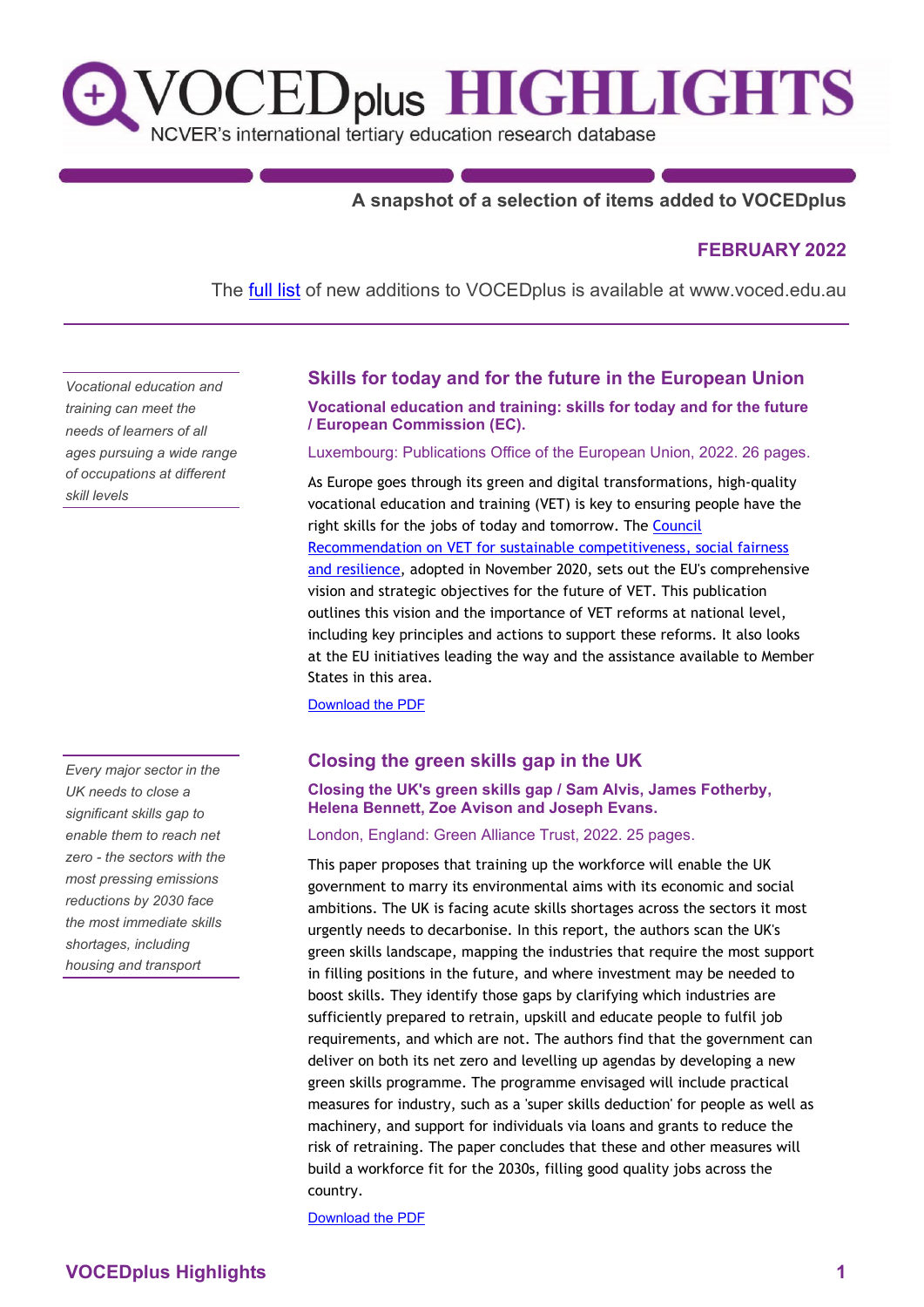*The issues raised here will be critical for ongoing dialogue, discussion, and investment as Canada strives to both build a greener economy and support workers through sectoral transformation*

*Local governments can create a strong culture of adult learning that is effectively tailored to local needs, challenges and opportunities - a culture that is difficult to create through national initiatives alone*

*The challenges for Berlin's labour market call for greater efforts aimed at enhancing and futureproofing the adult learning and continuous education system in Berlin*

## **Green occupation pathways in Canada**

#### **Green occupation pathways: from vulnerable jobs to rapid-growth careers / Zafer Sonmez, Joel Thomson and Darren Gresch.**

Ottawa, Ontario: Conference Board of Canada, 2022. 36 pages.

This impact paper examines the feasibility and desirability of transitioning workers from occupations susceptible to automation to rapidly growing occupations, particularly in the clean economy. The authors define this shift as a transition from high-risk, low-mobility (HRLM) occupations to rapid-growth, clean-economy occupations. First, green industries that are critical to transitioning to a clean economy are identified. The authors then identify existing and emerging green occupations that are more important to green industries than the overall economy. Next, the key differences between green and non-green occupations are determined by leveraging a comprehensive inventory of skills, knowledge requirements, and wages. The authors also estimate the equivalence between years of training and skills gains that can inform retraining programs. Lastly, through a survey of over 500 Canadian workers and in-depth interviews with industry associations, labour representatives, and other relevant experts, the human factors in job transitions, such as worker attitudes and preferences, are examined. [Download the PDF](https://fsc-ccf.ca/wp-content/uploads/2022/02/FSC_green-occupation-pathways.pdf)

# **Future-proofing adult learning systems in Europe**

**Future-proofing adult learning systems in cities and regions: a policy manual for local governments / Tilde Marie Ussing.**

Paris, France: OECD, 2022. 67 pages.

In the coming years, labour markets will face significant challenges. In this context, re- and upskilling of adults is an urgent priority for all at national, regional and local levels. To turn challenges into opportunities and to ensure that the supply of local skills matches constantly changing skills demands, there is a need to create strong adult learning systems for a more resilient and empowered society and productive economy. To support local governments in their efforts to future-proof adult learning systems, this policy manual presents a range of policy options and concrete actions that can inspire and guide work at the local level.

[Download the PDF](https://doi.org/10.1787/11fa26cc-en)

## **Future-proofing adult learning systems in Germany**

#### **Future-proofing adult learning in Berlin, Germany / Lukas Kleine-Rueschkamp and Lars Ludolph.**

Paris, France: OECD, 2022. 100 pages.

Preparing and improving its adult learning system to adapt to the rapidly changing demand for skills will be vital for the future competitiveness of Berlin's economy and socio-economic mobility. This report analyses strengths and bottlenecks in Berlin's adult learning programmes. It stresses the importance of developing a long-term vision for continuing education and training in Berlin that brings together different actors from an adult learning landscape that offers a wide range of diverse services. It further highlights the need to expand local adult learning programmes that account for the city's highly dynamic population and labour market.

[Read the full publication online](https://read.oecd-ilibrary.org/employment/future-proofing-adult-learning-in-berlin-germany_fdf38f60-en)